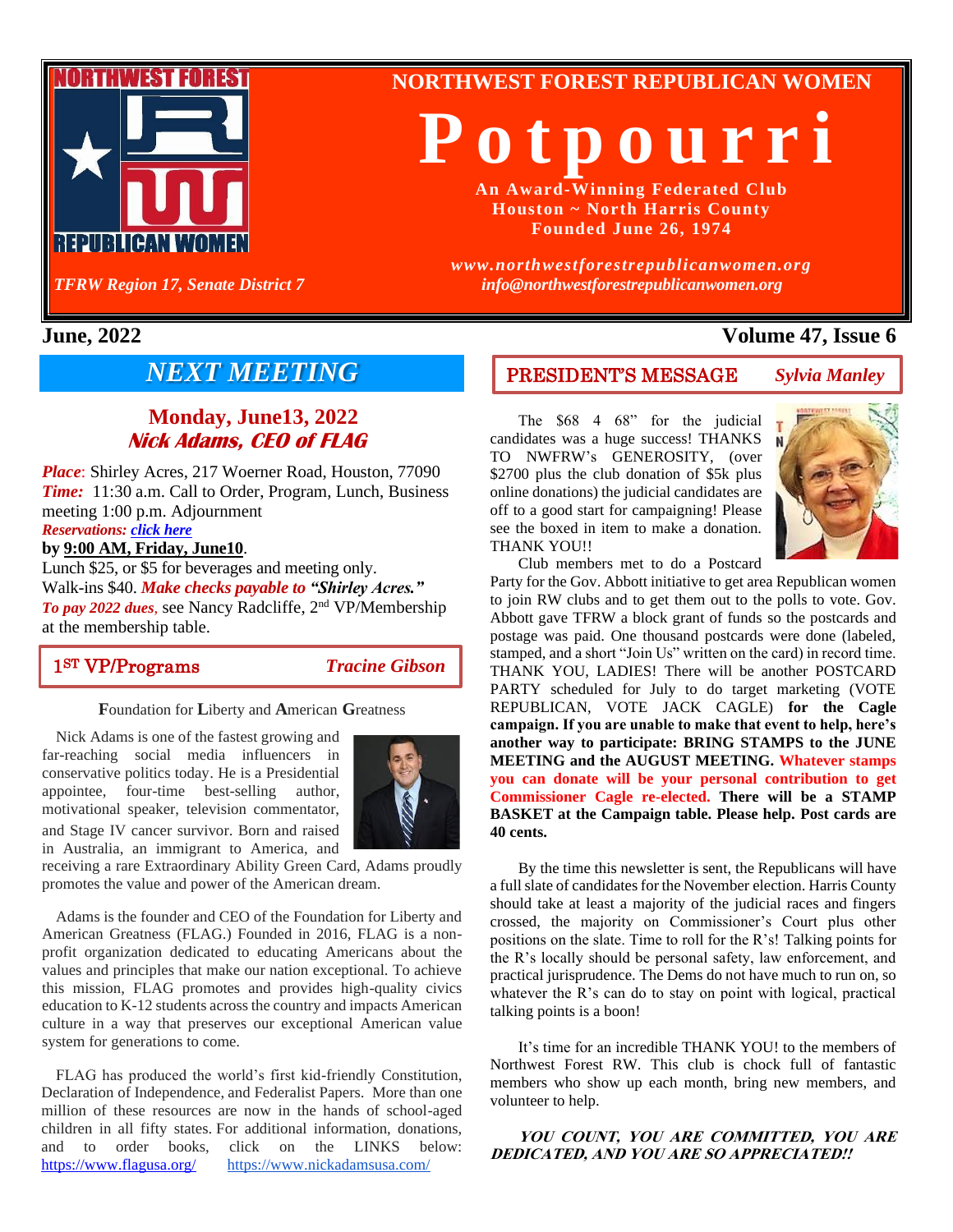

### *NWFRW BOARD 2022*

### *OFFICERS*

**President** Sylvia Manley **1 st Vice President Programs** Tracine Gibson **2 nd Vice President Membership** Nancy Radcliffe **3 rd Vice President Campaign** Marcia Fitzpatrick **Secretary** Mary Ann Vandermark **Treasurer** Stephany Jackson **PAC Treasurer** Gaynell Lira

### *COMMITTEE CHAIRS*

**Americanism/Caring for America** Sue Ann Lurcott **Awards** Tracie Anderson **Bylaws** Jo Konen **Chaplain** Jane Easterwood **Historian** Marti Schwind **Hospitality** Brenda Carmean **Legislative** Shirley Kitchens **Liaison to Council** Dana Khan **Newsletter** Linda LeCroy **Publicity** Barbara Young **Reservations** Sulane Roesler **Scholarship** Susan Langenheim Donna Rubli **Voter Registration** Ana Carson **Website** LaDonna MacDonald **Yearbook/Directory** Rene D'Alessandro

**President Sylvia Manley** called the meeting to order at 11:31 A.M. on Monday, May 09, 2022, at Shirley Acres, 217 Woerner Road, Houston, Texas

**Chaplain Jane Easterwood** gave the invocation. State Rep Sam Harless led the pledges. President Sylvia Manley brought to our attention the "\$68 4 68" stickers for our Republican Judges. She stated the November ballot will be the longest ballot in Texas history. The club "Vote Republican" signs will be available at our September General meeting.

**3 rd VP Political Activities**, Marcia Fitzpatrick welcomed and introduced the elected officials, candidates, and retired judges.

1<sup>st</sup> VP Programs, Tracine Gibson introduced guest speaker Texas Comptroller Glenn Hegar. Facts he shared – Texas is the 9th largest economy in the world, budget is \$126 billion annually, he has 3,000 employees and the last 13 months has been the strongest economy in Texas' history. LUNCH

Minutes from the April 11, 2022 General Meeting were approved as printed in the Potpourri. **Treasurer Stephany Jackson** gave the Treasurer's Report and it was filed with the minutes. **Pac Treasurer Gaynell Lira** gave the Pac Treasurer's Report. The report was filed with the minutes. Gaynell Lira PAC Treasurer made the motion: "The PAC Committee and the Board recommends the amount of \$5000 from the PAC funds be given to the HCRP Judicial Candidate Campaign Committee for the election of Republican judges." The motion was seconded and approved. This motion was in accordance with the club bylaws.

**1 st VP Programs Tracine Gibson** announced Nick Adams will be the speaker for the June 13th General meeting. He is a four-time best-selling author, motivational speaker and television commentator. He is the founder of The Foundation for Liberty and American Greatness (FLAG). Also, mentioned June 16th is Flag Day and the Republican Party of Texas State Convention begins the June 16th through the June 18th .

2<sup>nd</sup> VP Membership Nancy Radcliffe reported current membership and associate membership is 254. If you ordered a badge and have not picked it up, please come by the Membership table to claim. The 2022 NWFRW's directory can be picked up. If you have found any errors in the directory, let her know by the June meeting. The corrections will be made in the addendum.

**3 rd VP Political Activities Marcia Fitzpatrick** thanked everyone that voted this past weekend and reports the two Texas Propositions concerning property tax and Homestead exemption passed. Klein ISD Bond Issue - Proposition A and B passed. The two newcomers, Dorothy Dalton and Zach Dunlap, were elected commissioners in ESD11. A group of NWFRW volunteers are meeting May 12th to address campaign postcards in support of electing Republican candidates. In July there will be a second Postcard Party; volunteers are needed.

**Americanism/Caring for America Sue Ann Lurcott** thanked NWFRW, on the behalf of Camp Hope, for the donations that were brought to the meeting today for Camp Hope. **Bylaws Jo Konen** reported to the Membership they had written notification of the proposed bylaws changes and written copies of those proposals 30 days in advance of the vote, as required by our Bylaws. Today, Jo gave verbal notice that those proposals will be voted upon at the June meeting. Copies of the proposals will also be attached to the meeting notice sent out for the June meeting. Please print the proposals and bring them with you to the June meeting. The proposals will be discussed before the vote. Should you have any questions please call Jo.

**Scholarship Susan Langenheim and Donna Rubli** announced Madeline Leard (Maddie) is the recipient of the 2022 Pricilla Petty Scholarship. Maddie and her parents will be honored at the June General meeting and she will be presented with the scholarship.

**NEW BUSINESS:** Judge Michael Landrum represented the Republican Judicial Candidates Committee. The **"\$68 4 68"** is to raise monies for the 68 Harris County Republican judges running for office. He asked us to consider giving a contribution. A Republican candidate will fill each position on the November 2022 ballot. He reminded us to vote for each Republican on the ballot; the ballot is long! He asked us to contact him if we need support in our communities to get our judges elected. Donations were given to Judge Landrum. Tom Nobis SD 7 SREC Harris County Republican Party gave election information and he asked for members to volunteer for the upcoming election.

President Sylvia mentioned winning combinations for majority rule on Commissioner's Court. **ANNOUNCEMENTS:**

NWFRW Board meeting – May 16th at Huntwick Clubhouse Early Voting–May 16th – May  $20<sup>th</sup>$ Greater Houston Council – May 17th Run-offs Election – May 24th NWFRW General meeting – June 13th Nick Adams of FLAG Foundation and Honoring the Priscilla Petty Scholarship Recipient

**President Sylvia Manley adjourned the meeting at 12:40 P.M.**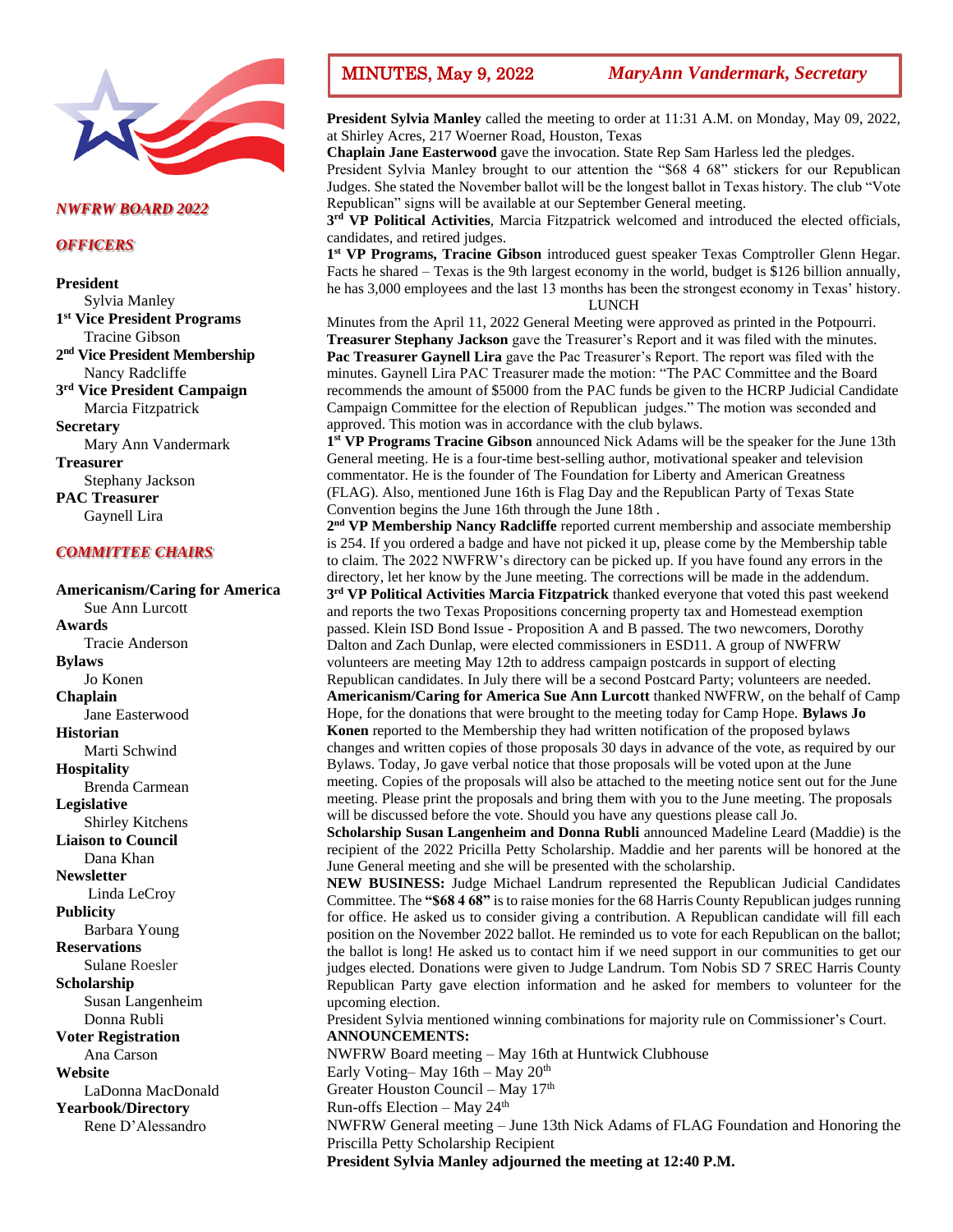# 2<sup>ND</sup> VP/MEMBERSHIP Nancy Radcliffe LEGISLATIVE Shirley Kitchens

Happy June! This year is going by so quickly, and there is much work to be done helping Republican candidates get elected in November. A strong and active Northwest Forest Republican Women organization can make a huge difference in the outcomes of these elections. We are so proud to now have 255 members (214 primary and 41 associate) all focused on working together to keep Texas RED and make Harris County safe again. If you are not sure where to get involved, please feel free to contact any of the board members. Our monthly newsletter also includes important details about how you can become more engaged to make a huge difference.

Please be reminded that the 2022 directories are available to be picked up at the membership table before or after our monthly meetings. If you discover any errors in your information printed in the directory, email me at radclifferesources@gmail.com with your corrections no later than June 13. If you have joined since February and are not in the directory, you will be automatically included in the addendum printed this summer. Also, if you have ordered a badge and not retrieved it, you may pick those up from membership as well. Hope to see you all on June 13.

## AMERICANISM Sue Ann Lurcott

Thanks again to all the very generous ladies of our club. This month I took \$325 in cash and a car loaded with bacon, sausage, eggs, bread, and coffee plus cleaning supplies. I'll send a new wish list before our next meeting,

## 3RD VP/CAMPAIGN ACTIVITIES Marcia Fitzpatrick

Thank you for voting! Every vote counts. Democracy at work. The candidates have been chosen and the stage has been set for November. Congratulations to all who won. We must get behind the Republican candidates and work to get them elected in November.

We had a "Postcard Party on May  $12<sup>th</sup>$ . A hardworking group of Republican women addressed 1000 postcards. A huge thank you to all our volunteers. When Republican women work, we win.



The Postcards and postage were donated by Gov. Abbott's office. There will be more "Postcard Parties" later this summer and we will need postage for these. Look for more information in future newsletters. There will be VOTE REPUBLICAN yard signs available in September.

We have a lot of work to do in order to get Republicans elected. We need to keep Texas RED. Do your research. Be sure all your family members, friends and neighbors are registered to vote. The midterms are less than 6 months away. We have much work to do. We are up to the task.



Abbott is a clear leader for Texas! Over the past weeks, Harris County residents have been focused on primaries with a few run-offs still pending. Few of us may have had time to notice Governor Abbott's leadership on several key issues.

Operation Lone Star – Governor Greg Abbott along with the Texas Department of Public Safety, and the Texas National Guard are continuing to work to secure our southern border, stop the smuggling of drugs, weapons, and people into Texas.

Since the launch of Operation Lone Star, multi-agency efforts have led to more than 242,000 migrant apprehensions, along with more than 14,000 criminal arrests. Over \$38 million in currency and 4,700 weapons have been seized. Over 344 million lethal doses of fentanyl (enough to kill every American) have been confiscated throughout the state. Fentanyl overdose deaths have spiked 23%.

Over 9oo migrants have been transported to the nation's Capital. Texas National Guard troops, alongside partner agencies, helped apprehend or detain over 200 illegal immigrants crossing the Texas-Mexico border near Laredo. Many of the crossing points in this 15-mile stretch lead directly into backyards, playgrounds, and busy storefronts.

Governor Abbott issued a proclamation officially designating May 9th-13th as 2022 Economic Development Week in Texas.

According to Governor Abbott, "The Texas economy is the economic engine of America and we take pride in our diverse, highly skilled workforce and the endless business opportunities that exist right here in the Lone Star State." The Governor's Office of Economic Development and Tourism is charged with marketing and promoting the state of Texas which has attracted more capital investments, new jobs, and corporate headquarter relocations last year than ever before in the state's history. As a result, Texas continues to set new records for total employment and jobs.

**Texas voters approve property tax relief measures.** In a booming housing market, Texas homeowners will get a slight break on their property tax bills. Voters overwhelmingly approved two propositions intended to lower property taxes for homeowners across the board. Since home values in the state's major metropolitan areas have surged by double digits, prompting homeowners to be concerned seeing a rise in property tax bills.

Proposition 1, a measure to cut school district property taxes for homeowners who are 65 and older or disabled, passed by a wide margin. Proposition 2, which raised the state's homestead exemption from \$25,000 to \$40,000, passed with 84.89% approval. State lawmakers are trying to find other ways to lower property taxes, or at least slow down their growth, according to Lt. Governor Dan Patrick. He has asked Senate committee chair, Paul Bettencourt of Houston, to look into property tax reform measures or cuts ahead of the Texas Legislature's next session in January.